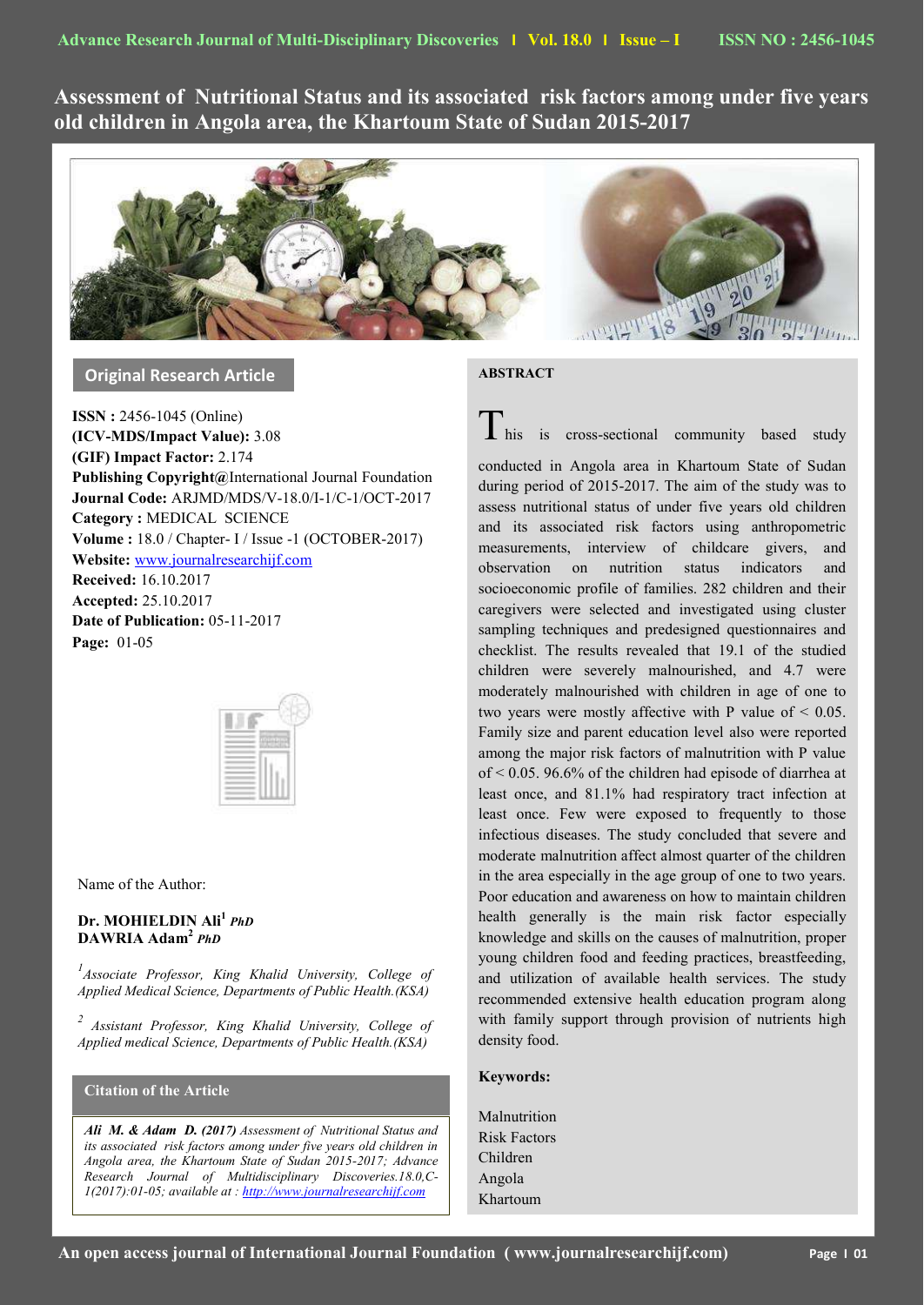### **I. INTRODUCTION**

The world health organization defines malnutrition as the cellular imbalance between supply of nutrients and the body's demand to ensure growth, maintenance, and vital function.Women and young children are the most adversely affected group, one quarter to one half of women of child-bearing age in Africa and South Asia are underweight, which contributes to a number of low birth weight infants $(1, 2)$ 

Poor environmental conditions, large family size, poor maternal health, failure of lactation, premature weaning, lack of awareness and adverse cultural practices related to child feeding rearing & weaning are the major contributor's factors to malnutrition<sup>(3)</sup>.

One third of young children in low income countries are stunted, half of all deaths among young children are consequence of malnutrition, and 40% of women in the developing world suffer from nutritional anemia, a major cause of maternal mortality and low birth weight. Despite such worrying trend, there has been significant increase in live expectancy in nearly all countries of the world, and continuing improvements in infant mortality rate and the proportion of children malnutrition has generally decreased, Social inequality is an important factor in differential mortality in both developed and developing countries. Many countries have significant pockets of malnutrition and increased mortality of children, while obesity and non-communicable disease (NCD) prevalence increasing (4,5).

The majorities of the malnourished children were resident in high-density, poor home facilities, poor environmental sanitation and low socio-economic areas; the situation is complicated in many areas by the absences of formal education and early marriage  $(6,7)$ .

In many studies strong association was observed between big family size, birth interval, exclusive breastfeeding, and complementary feeding and malnutrition (9).

Also it was observed that inadequate utilization of available immunization services, lack of education, ignorance and cultural beliefs<sup>(10)</sup>.

Other studies have shown several determinate of growth retardation .among the societal variable. Only income and maternal education level were significantly associated with height deficit. Children of illiterate mothers were more likely to present growth deficit than the children of educated mothers which reflect the importance of mother's education  $(11)$ .

In the present study, children from families with lower incomes were four times more likely to present stunting than children in the group above five times the minimum  $(12)$ .

Poor socioeconomic background, poor housing condition, non-availability of latrine, not complete immunization, profuse breast –feeding and nutritionally in adequate diet were found to be risk factor of malnutrition multiple logistic regression of regression analysis showed that a strong association between PEM and diet lacking in animal food, measures should take the multi-factorial causation(19) breast milk is the ideal food for infants; it provides the main source of nourishment in the first year of child live. Under normal condition, no other food is required by the body until 4-5 months after birth  $<sup>(13)</sup>$ .</sup>

### **II. MATERIALS AND METHODS**

**Study design:** This is across-sectional community based study conducted in Angola Area lies in Khartoum of Sudan.

**Study Area**: The area has a total population of the area 56,534 with 10,386 under five year old children according to the area popular committees. Household with children aged 6 to 59 months were selected for the study along with their mothers.

Diarrheal diseases, malaria and acute respiratory infections were the major health problem among young children in the areas. There are five health centers providing PHC services and 5 private clinics.

Diarrheal diseases, malaria and acute respiratory infections were the major health problem among young children in the areas. There are five health centers providing PHC services and 5 private clinics.

**Sample size:** 282 children and their mother were selected using the following formula and based on prevalence rate of nutritional deficiency diseases in Khartoum State of which was estimated to be 10% according Khartoum State Ministry of Health, 2009

$$
n = \frac{z^2 pq^* \text{ design defect}}{(d)^2}
$$

Where:

**INTERNATIONAL JOURNAL FOUNDATION**

**JOURNAL** 

ERNATIONAL

FOUNDATION

 $n =$  sample size,  $Z = 1.96$ ,  $P =$  prevalence rate of nutritional deficiency diseases=  $(10\%)$ ,  $q = 1-p$ ,  $d = 0.05$ , Design defect=2  $n = (1.96)^2$  X 0.9 X 0.8  $\lambda$  2 = 138.2976 X 2 = 276.59  $\frac{(1.30) \times (0.05)^2}{(0.05)^2}$  (14)

The number was rounded to 282 children taken into account the refusal which was estimated to be 9%. Cluster sampling techniques was used by dividing the area into 6 clusters, in each 47 children's and their mothers/caretakers were selected randomly<sup>(15)</sup>.

Data were collected in predesigned questionnaire and check list through interview with mothers and measuring weight and high of their children. Indicators used during this study were: height –for –age (for chronic malnutrition), weight for weight (for acute malnutrition) and edema  $(16,17)$ .

**Weight**: The Staler 25kg hanging spring scale marked out in steps 0.1 kg, was used instrument was adjusted to zero before used, the child freed from heavy clothing  $(16,17)$ .

**Height**: Children up to 2years (23 months 85 cm length) of age were measured on horizontal measuring board. Children over two years of age (or over 85cm) were measured standing on horizontal surface against vertical measuring device. The height was read out as before, to nearest  $0.1 \text{cm}^{(29)}$ 

**Age**: The birth data was entered on the recording form from birth certificates where this document was not available we used date of birth given by mothers

**Edema**: Presence of edema also was recording after examination of children using finger press on the abdomen and legs.

**Vaccination statuses:** were checked by reviewing immunization cards of the children

#### **Data were analyzed using by SPSS software.**

**Ethical consideration**: The research was approved by the faculty of post graduate studies of the Shendi University. Also the consents of mothers were taken and those who agreed were included in the study.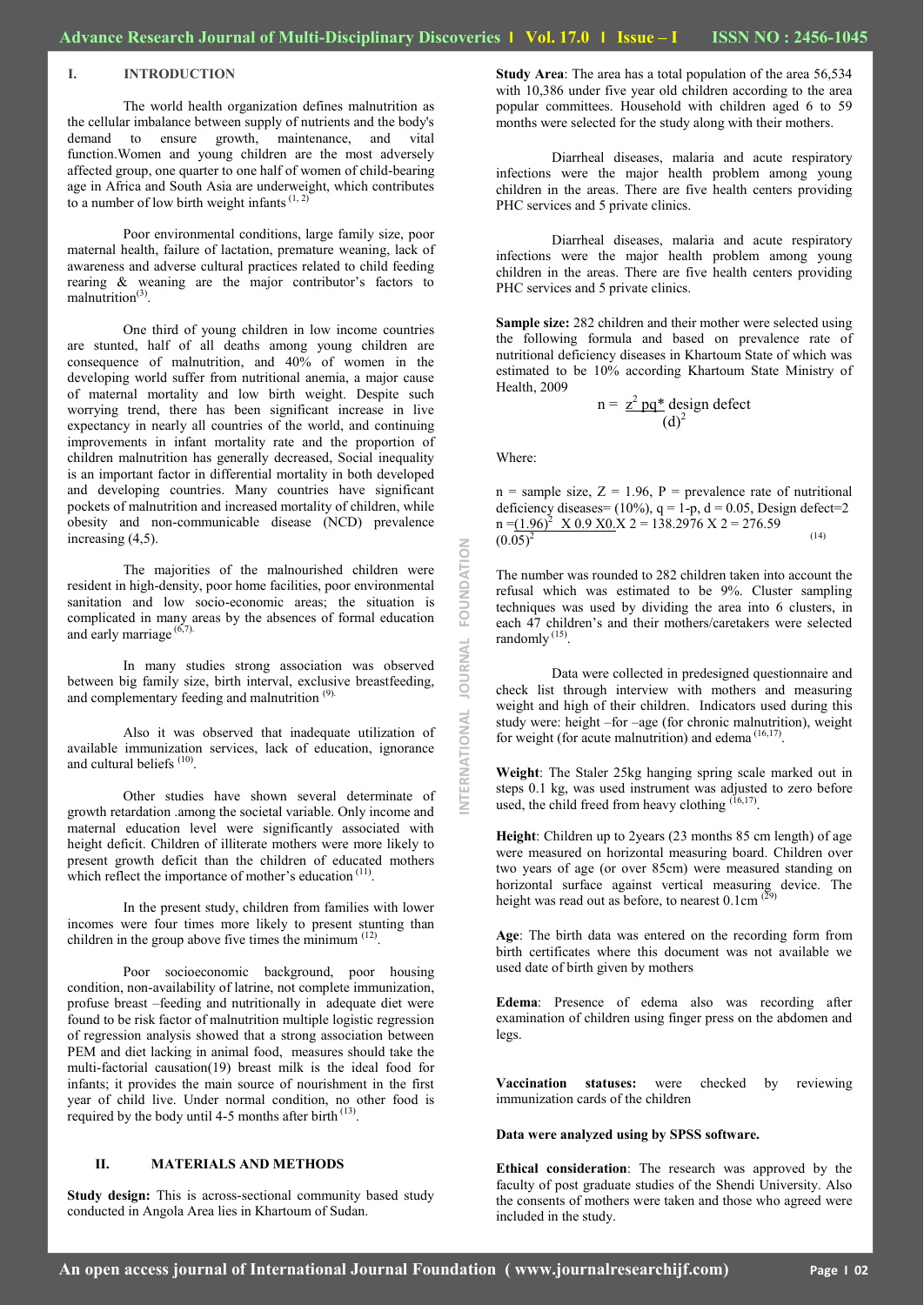## **III. STATISTICAL ANALYSIS AND GRAPHICAL PRESENTATION:**





Fig. 3. % Distribution of respondents by family size, Angola Administration, umbada Locality, Khartoum State, 2015-2017. n=282







Fig. 7. % Type of food give to the child after weaning, angola Administration, umbada Locality, Khartoum State, 2015-2017. n=282



Fig. 8. % Distribution of respondents by time of 18 starting complementary feeding, angola Administration, umbada Locality, Khartoum State, 2015-2017. n=282 68 4 to 6 months a One year a Other Original

#### Fig. 4. % Distribution of the study population by frequency of direahea and Respiratory infections angola Administration, umbada Locality, Khartoum State, 2015-2017 n=282

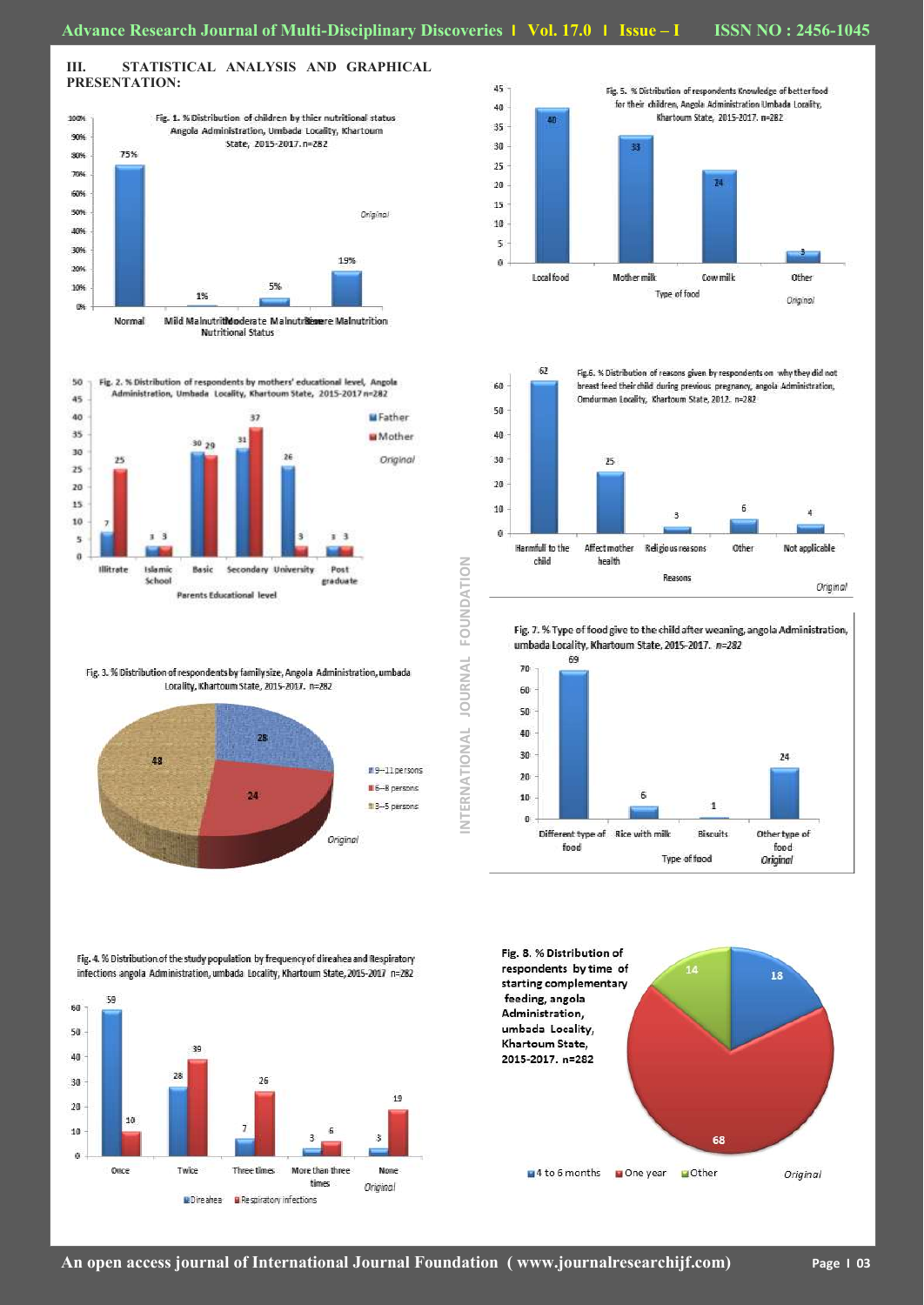### **IV. DISCUSSION**

This is cross sectional community based study conducted in Angola area in Khartoum of Sudan aimed to assess nutritional status and its associated risk factors among under five years old children.

Among 282 children and their families investigated, 60.6% of respondents were female while 39.4% of were females and the mortify of them (80%) were in the age range of 1-2 years, this age is critical for the growth and development of children since face many challenges including weaning and introduction of complementary food, in addition of completing their routine immunization against EPI target diseases, this was confirmed by significant statistical association reported during this study where P value < 0.05 was recorded.

The results analysis of nutritional status of study population revealed that 75% of the children have normal growth, 1% had mild malnutrition, 5% had moderate malnutrition, and while 19% had severe malnutrition, this categorization was done according to Sudan ministry of health standards **(Fig.1)**

In many previous study, education level of parents play an important role in supporting well health of their children particularly the issues of breastfeeding, introduction of complementary food, weaning, utilization of health services especially immunization, in this study most of respondents fathers had secondary education (31.2%) and 30.1% had basic education. The majority of their mothers had secondary education (36.9%), 29.4% had basic education. Statistical significant (p value  $\leq 0.05$ ) was observed between the level of parents education and nutritional status of the children **(Fig.2)**

Although more than half of the respondents heard about malnutrition, the important of education and awareness was emphasized by poor knowledge reported during this study which was indicted by more than 38% of the respondents did not knew the definition of malnutrition, 39% defined it as loss of appetite, 13.5% as diarrheal diseases and body weakness, and 2.8% as irregular nutrition and unhealthy diets.

Family size also was among the risk factors investigated during this study because family member especially young children share the limited family available resources including time and efforts given child care, the gig family size well affect negatively the overall support given to child, in our study families had more than 9 member were 27.7%, families with 6 to 8 member 24.5, these family size was considered high compared national and international family size averages which was found to around 5 members per family **(Fig. 3)**

Young children need special attention to their food for normal growth, for maintenance, for their physical activities in the right amount and right combination of different 5 food group (carbohydrates, protein, fats, vitamins and minerals), in our study over 40% **(Fig. 5)** of the respondents believe that they local food is better for their children, generally local food lack variety and in many circumstances is limited to very few types of food, this case is confirmed in many studies that is closely related to micronutrients deficiency and their related to other health consequences (18),

For example vitamin A and iron deficiencies are among the majors health problem associated with lack of variety of food among young children food, and will enhance children susceptibility to infection diseases such diarrheal and respiratory infection diseases **(Fig. 4).** On the other hand cow's milk which was reported as major food for 24.1 of the children during this study was another problem because of its poor iron

Most of respondents mentioned that they had no specific food during pregnancy (13.1%), 12.8% mentioned starches, 9.9% mentioned sugar and fruits, 8.5% did not know, 1.1% vegetables, 2.8% fish, 4.6% milk, 0.7% meat while 36.5% mentioned other food rather than explained above.

The majority of respondents (72.3%) had no food to avoid during pregnancy.

Is this study it was observed that over 62% of mother did not breast feed their child during previous pregnancy and they believe that milk is harmful to their children during pregnancy, taking into account the short interval between pregnancies, this will harm their children health due incomplete breastfeeding.

Regarding age for introduction of complementary food 67.7% of mother reported after one which is too long, and the child will suffer from shortage of nutrient since the mother milk will not be enough after six months**, (Fig. 8)** this situation has consequences on over all child health including normal growth, immunity against infectious diseases, and his body functions<sup>(20)</sup>.

This fat was supported by 96% of children had diarrhea least once and 81.2% had least once episodes of respiratory infections.

## **V. CONCLUSION**

The study concluded that severe malnutrition is very high among children. Mothers illiterate, big family size, late starting of complementary feeding along with infection diseases especially diarrhea were the major contributing factors.

## **VI. ACKNOWLEDGEMENT**

We are thankful to Shandi University &King Khalid Universuty for their encouragement and support. We are also grateful to Angolla Popullar committee, Children and their care givers for their valuable cooperation.

#### **REFERENCES :**

NTERNATIONAL JOURNAL FOUNDATION **INTERNATIONAL JOURNAL FOUNDATION**

- **[1] Blossner, Monika, de Onis, Mercedes.** Malnutrition: quantifying the health impact at national and local levels. Geneva, World Health Organization. Environmental Burden of Disease Series; 2005. No. 12.
- **[2] WHO.** Global burden of protein-energy malnutrition, 2000. 15-08-06 .Geneva .Swaziland.
- **[3] Bain LE, Awah PK, Geraldine N, Kindong NP, Siga Y, Bernard N, Tanjeko AT**. Malnutrition in Sub– Saharan Africa: burden, causes and prospects. Pan African Medical Journal. 2013;15(1).
- **[4] Michael J Gibney. Susan A Lanham-New. Aedin Cassidy. Hester H Vorste. 2009**. The nutrition Society textbook. Introduction to Human Nutrition. Second Edition. Willy Blackwell.